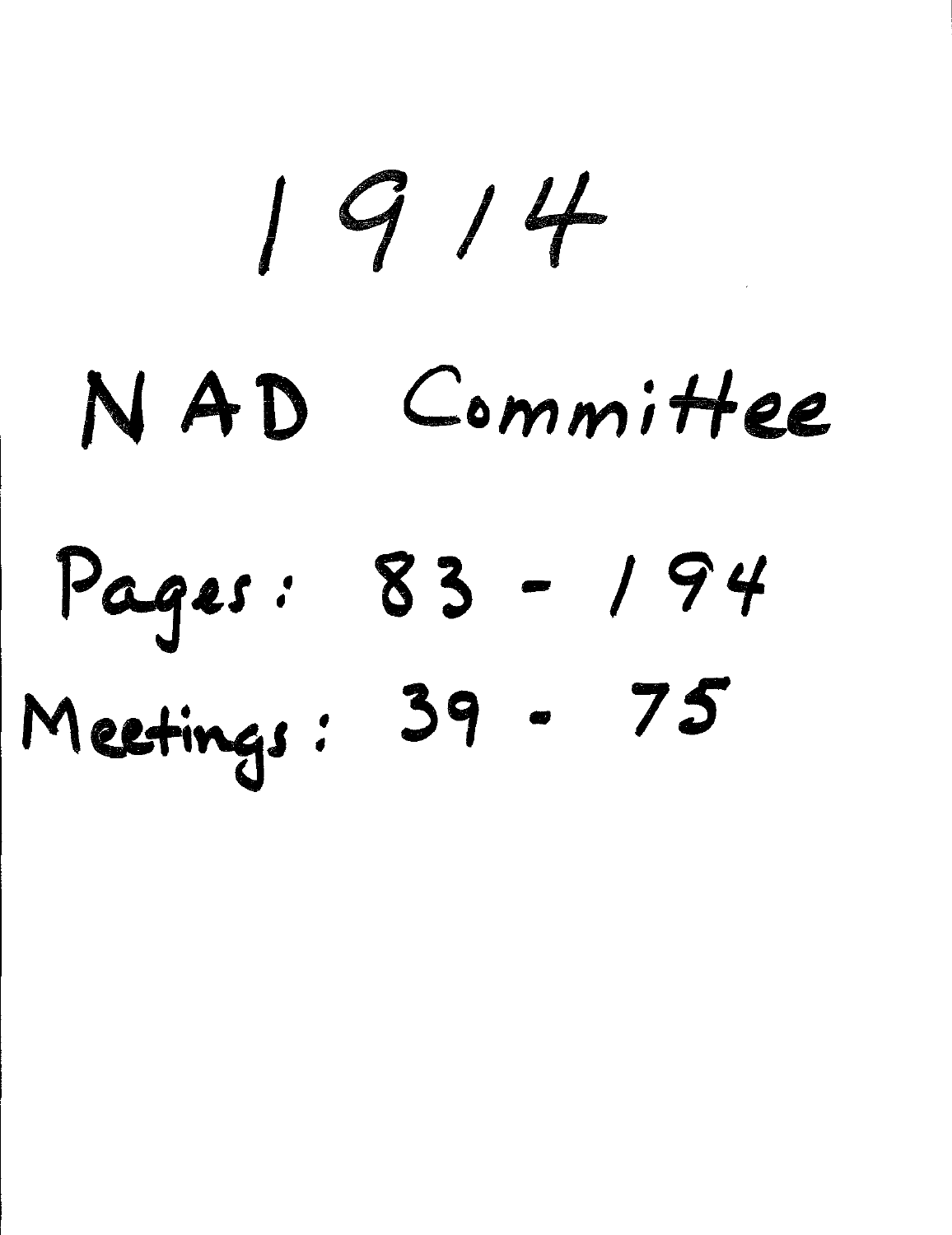#### THIRTY-NINTH MEETING

#### NORTH AMERICAN CONFERENCE EXECUTIVE COMMITTEE

Held at Loma Linda, California,

March 24, 1914.

I. H. Evans in the Chair.

Frajer by M. C. Wilcox.

MEMBERS PRESENT: I H Evans, W T Knox, G B Thompson, R D Quinn, Chas, Thompson, E E Andross, 0 Montgomery, S E Wight, B G Wilkinson, G F' Watson, H S Shaw, F Griggs, W A Ruble, M N Campbell; also W A Spicer, C H Jones, M C Wilcox, W D Salisbury, A O Tait, H G Childs, W L Burgan, W C White, E W Farnsworth, J A Burden, C McReynolds, and C Santee,

H ARVEST INGATHERING:

The question of the Harvest Ingathering Campaign 1914 being given careful consideration, it was

VOTED, That the rallying cry be "One Hundred Thousand Dollars for Missions," and further

VOTED, That the promotion of the Campaigniemain in the General Conference Treasury and Mission Board departments, as at present.

#### CAMP MEETINGS:

VOTED, That the Chair appoint a committee of six: to take under consideration the plans, time of holding and help for the coming camp-meetings.

This committee was announced as follows: Charles Thompson, G F Watson, B G Wilkinson, S E Wight, C W Flaiz, and H S Shaw.

## MISSIONARY CAMPA IGN:

A tentative plan for an advanced move along home missionary lines was laid before the committee. After considering the question at some length it was referred to a committee consisting  $\bar{0}f$  G B Thompson, W A Spicer, M C Wilcox and A O Tait, for further study in some of the details.

83

 $\epsilon$  $\mathbf{1}$  $\left($  $\epsilon$ 

t

 $\mathbf{r}$  $\mathbf{A}$ 

 $\mathbf{1}$  $\sum_{i=1}^{n}$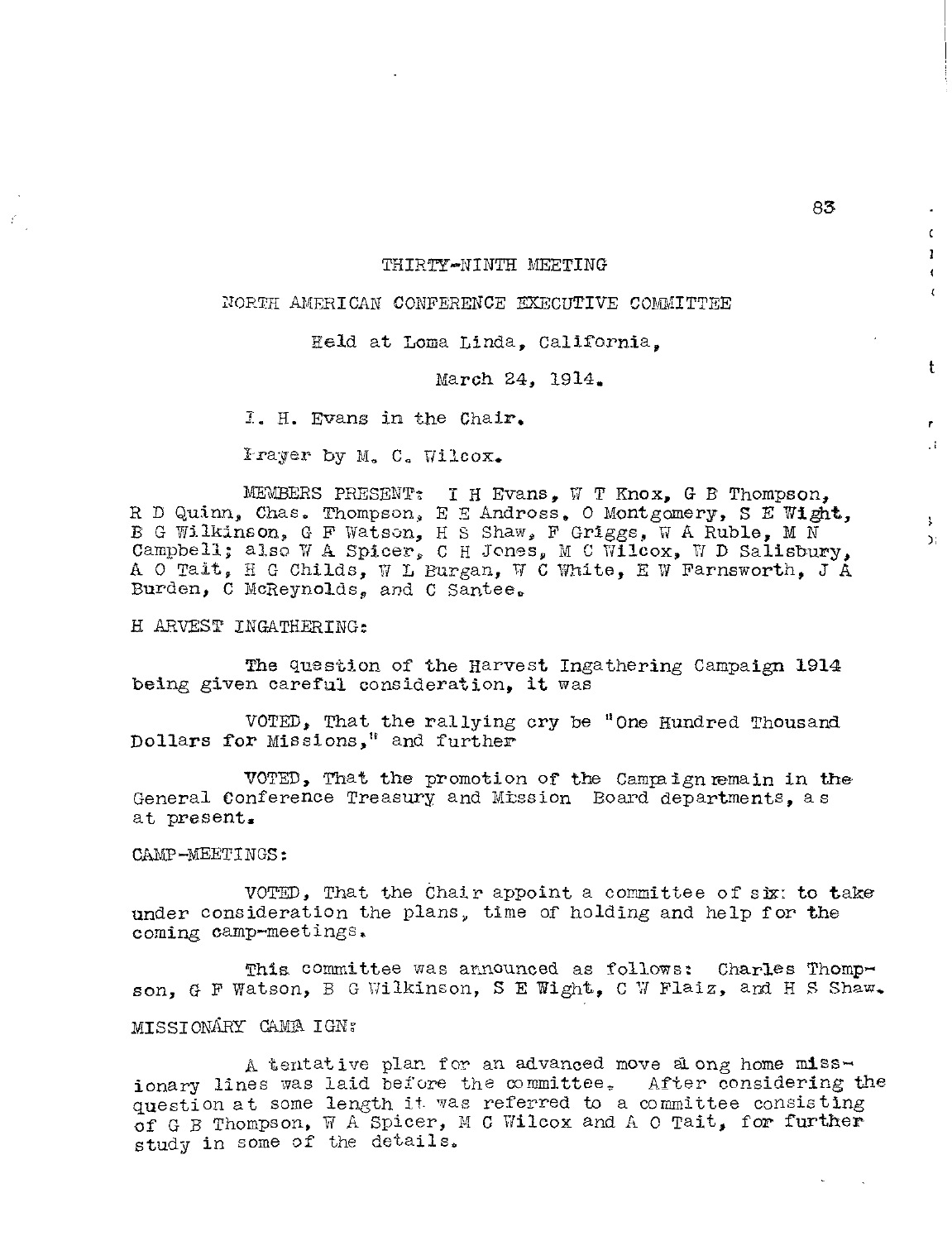#### FINANCIAL INDEBTEDNESS:

Elder E E Andress, President of the Pacific Union, presented verbally a plan adopted at their recent Conference, looking toward the relief of the educational institutions in their Union, and asked that the Committee approve of thsis plan, and relieve them from the plan adopted by the General Conference for the relief of our institutional indebtedness. The question of the continuance our institutional indebtedness. of the twenty-cent-a-week plan in its present form being involved in the proposed plan, it was

VOTED, That the matter be referred to a committee for consideration.

W T Knox, E E Andross, O Montgomery, R D Quinn, I H Evans, C H Jones, and F Griggs wore appointed as this committee.

Adjourned.

I H Evans, Chairman

G B Thompson, Secretary.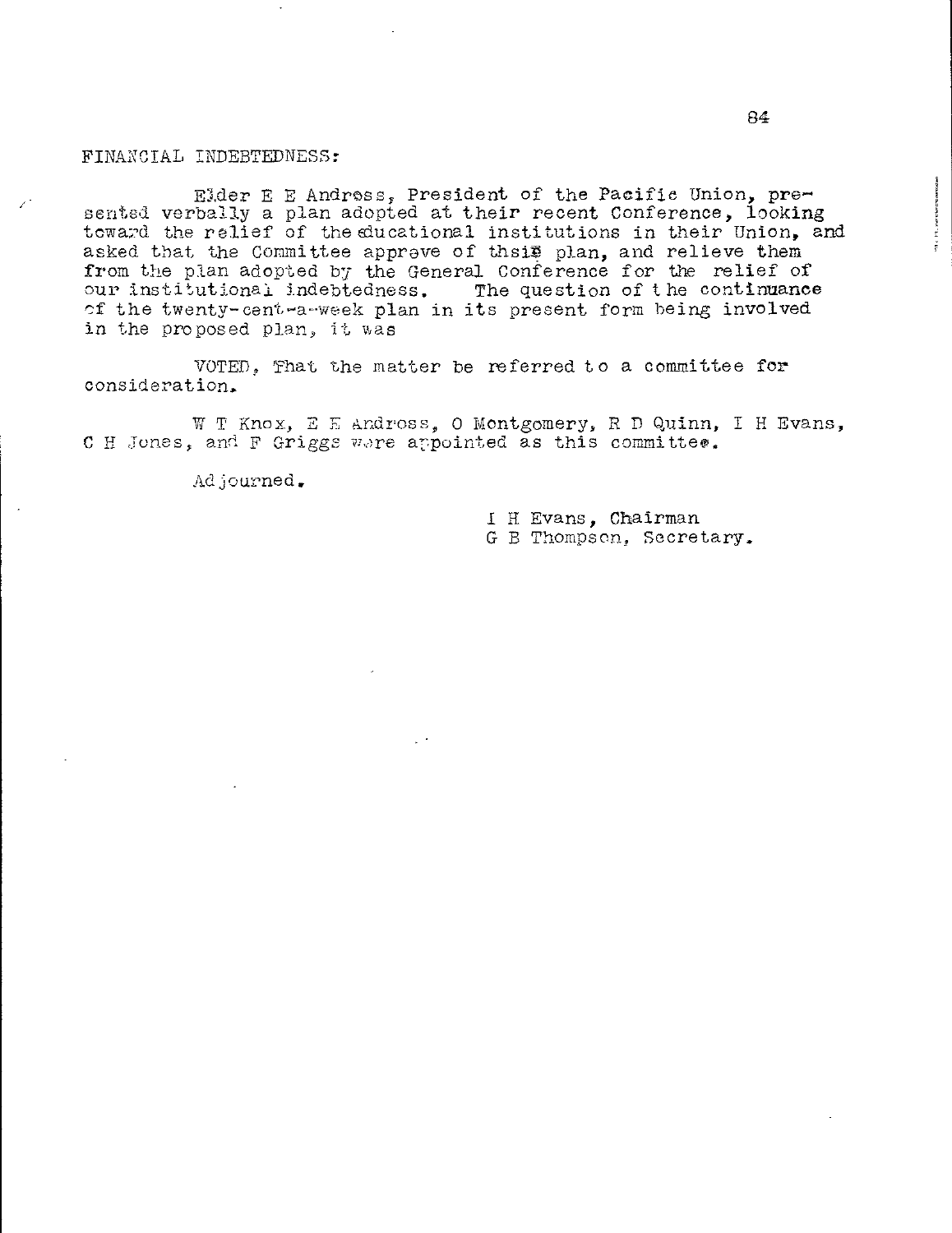# FORTIETH MEETING NORTH AMERICAN

#### DIVISION CONFERENCE EXECUTIVE COMMITTEE

Held at Loma Linda, California

March 25, 1914,

I H Evans in the Chair.

Prayer by C W Flaiz.

ADDITIONAL MEMBERS PRESENT: C W Fiaiz; also C E Weeks, L M Bowen, Claude Conard, G W Reaser, Dr. D D Comstock, J W Adams.

MISSIONARY CAMPAIGN:

The committee to whom was referred the plan for the  $pr\circ$ posed missionary campaign, rendered their report, which was adopted as follows:-

Believing that the hour has come when our people must devote themselves most earnestly to "the finishing of the work, and desiring that every Seventh-day Adventist in the North American Division Conference shall take an active part in getting the Third Angel's Message before the people of this Division, we recommend the following:-

1. That, a special missionary campaign, beginning with October 1, 1914, and continuing until the following spring, be definitely planned for by all our people.

Thad does not mean that we are to in any way slacken our missionary work during the interval between the present tine and the date set; but that due preparations be made so that when the special campaign begins the entire working force of our people may be utilized to the best advantage.

We earnestly solicit the cooperation of all union, local, and church officers, and pray that the Spirit of Ged may move upon our people everywhere to unite in making this plan a mighty factor in the giving of the message to the people of this Division.

As a working basis on which we may all unite, we suggest the  $\hat{D}$  llowing:-

(a) That each church be organized into missionary bands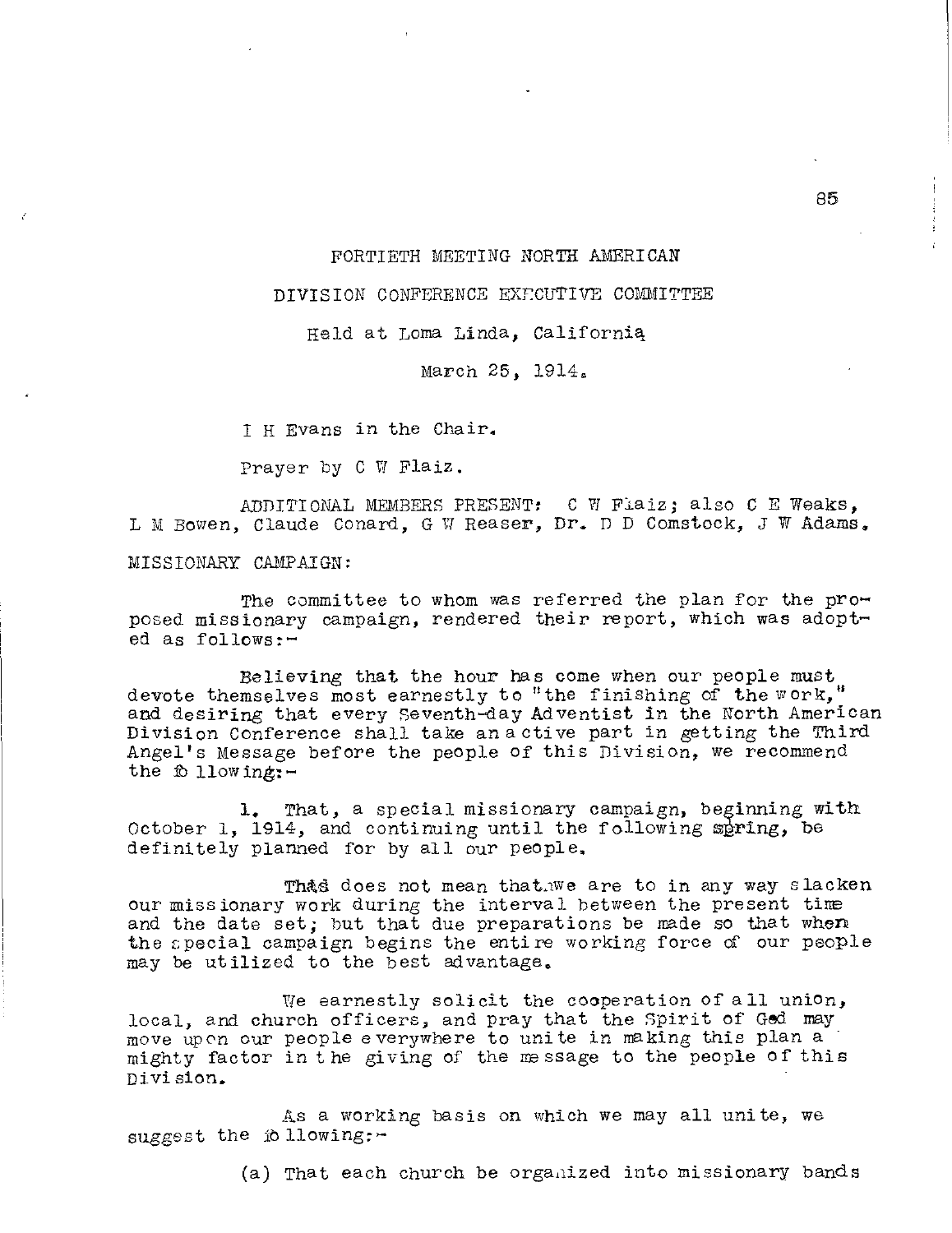with suitable department leaders,

(b) That these bands carry forward cottage meetings, Bible studies, medical missionary work, missionary correspondence, the selling and loaning of our small books and the distribution of tracts, pamphlets, periodicals and magazines, and all other lines of missionary endeavor.

 $(c)$  That we encourage every church member to gengage daily in definite prayer for the salvation of some particular person or persons for whom the Lord may give a special burden.

(d) That during the Sabbath services of the coming year we unite in prayer, beseeching the Lord's blessing upon the communities in which we live, praying that the Lord may lead souls to himself, -- and also for our ministry, that there may be a large ingathering of souls,

 $2.$  That we urge the home missionary secretaries in the territory of the North American Division Conference and the union and local conference executive committees to unite their efforts in effecting the organization of our churches into misionary bands, and to give definite instruction regarding field work.

That when possible, a suitable leader and organizer visit the churches, and set before them in detail the purpose and plans of our coming missionary campaign.

(a) By organizing the churches into missionary bands, and helping to select and instruct suitable leaders,

(b) By carrying on a vigorous correspondence, keep ing before the churches the importance and pbssibilities of this home missionary work,

(c) By soliciting large clubs of the campaign number of "The Signs of the Times," endeavoring to reach the goal of not less than an average of two copies of the paper for each church member.

(d) By encouraging the church to order in time so that a good supply of literature may be on hand for this work,

(e) That monthly donations be taken from now until the campaign closes, in order that ample funds may be in hand to pay for our missionary literature.

 $(f)$  That each person who is to canvass for our home workers books, carefully study these books during the summer, so that he will be able to handle the same to advantage; and that special instruction be gien by the Home Missionary Secretaries on

 $\mathcal{Z}$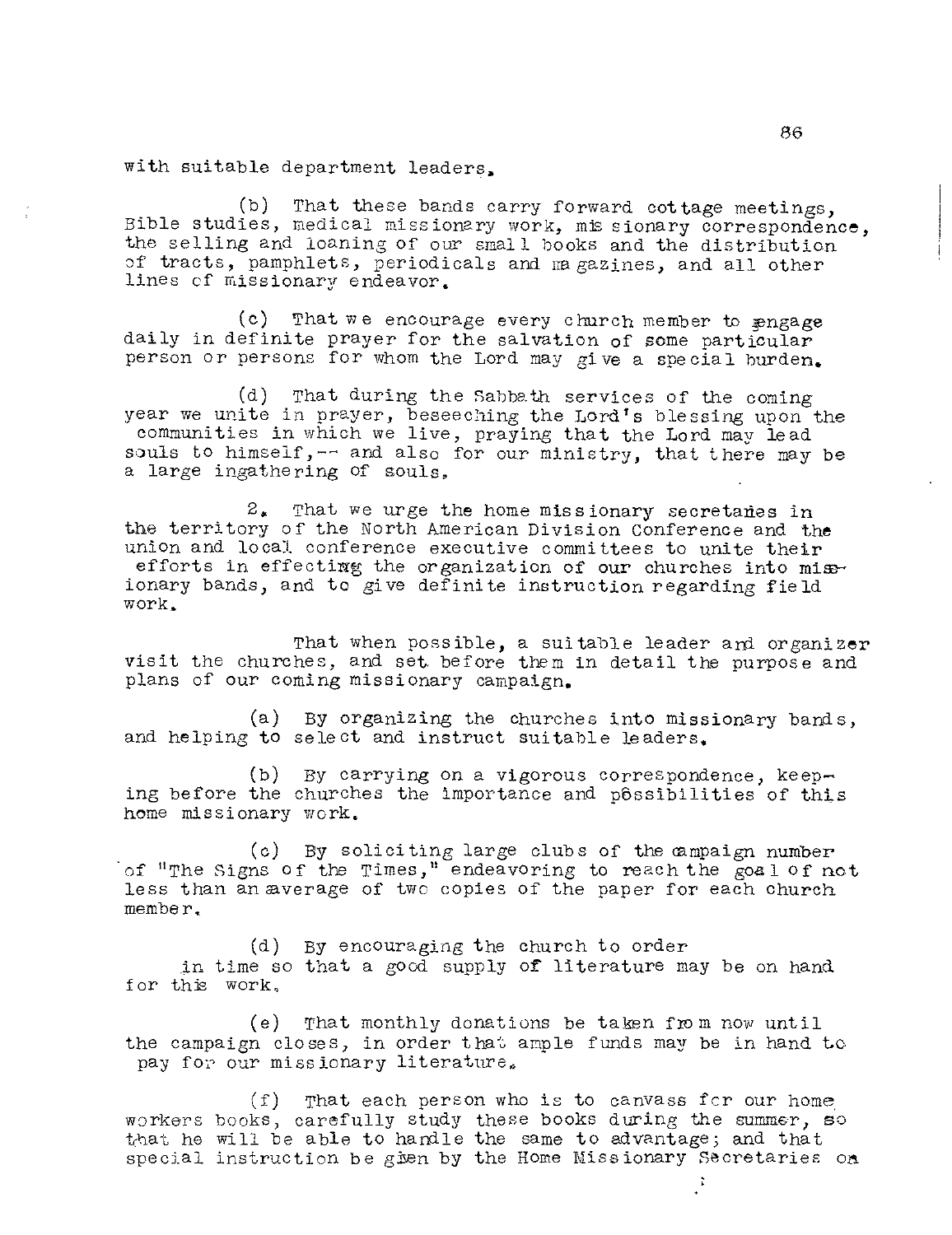selling the small books.

 $(g)$  That the following named persons be appointed as a committee on literature, and that they be requested to give careful study to the special literature to be circulated during the missionary campa gn: G B Thompson, Miss E M Graham, W T Knox, 0 A Tait, R L Pierce, I A Ford, '7 A Spicer, H H Hall, and F M Wilcox.

3., That our pioneer missionary paper, "The Signs of the Times" be made a more active agent in our Home Missionary effort, for the finishing of the work, as follows:-

(a) The publishers and editors plan for the contents of the paper to carry the Third Angel's Message in its various phases twice a year.

(b) That the six month's issue of"The Signs of the Times," beginning October 1, 1914, and ending March 1, 1915, be known in our correspondence as "The Home Missionary Series of the Sigis of the Times."

(c) That for this special Missionary seties, strong and forceful writers be secured from various parts of the field to present the truth through the columns of this paper in such a way as will appeal to the people.

(d) That our work in the mission fields be written up and well illustrated in each issue of the paper, so that the people nay be able to understand more fully the magnitude of the work we are doing.

(e) That the publishers of "The Signs of the Times" make the club-rate for six months of the "Missionary series" 60 cents to our people,

(f) That large clubs of "The Signs of the Times" be solicited from our churches by those in charge of the work, and that we make the goal for the circulation of this paper not less than an agerage of two copies per church member.

 $(g)$  That in addition to the use of the mails, we organize our churches for effective house to house work, territory being assigned to individuals as in the book work.

(h) That during the fall and winter a canvass be made of the territory where our missionary papers have been circulated in order to secure annual subscriptions for them at the regular subscription price.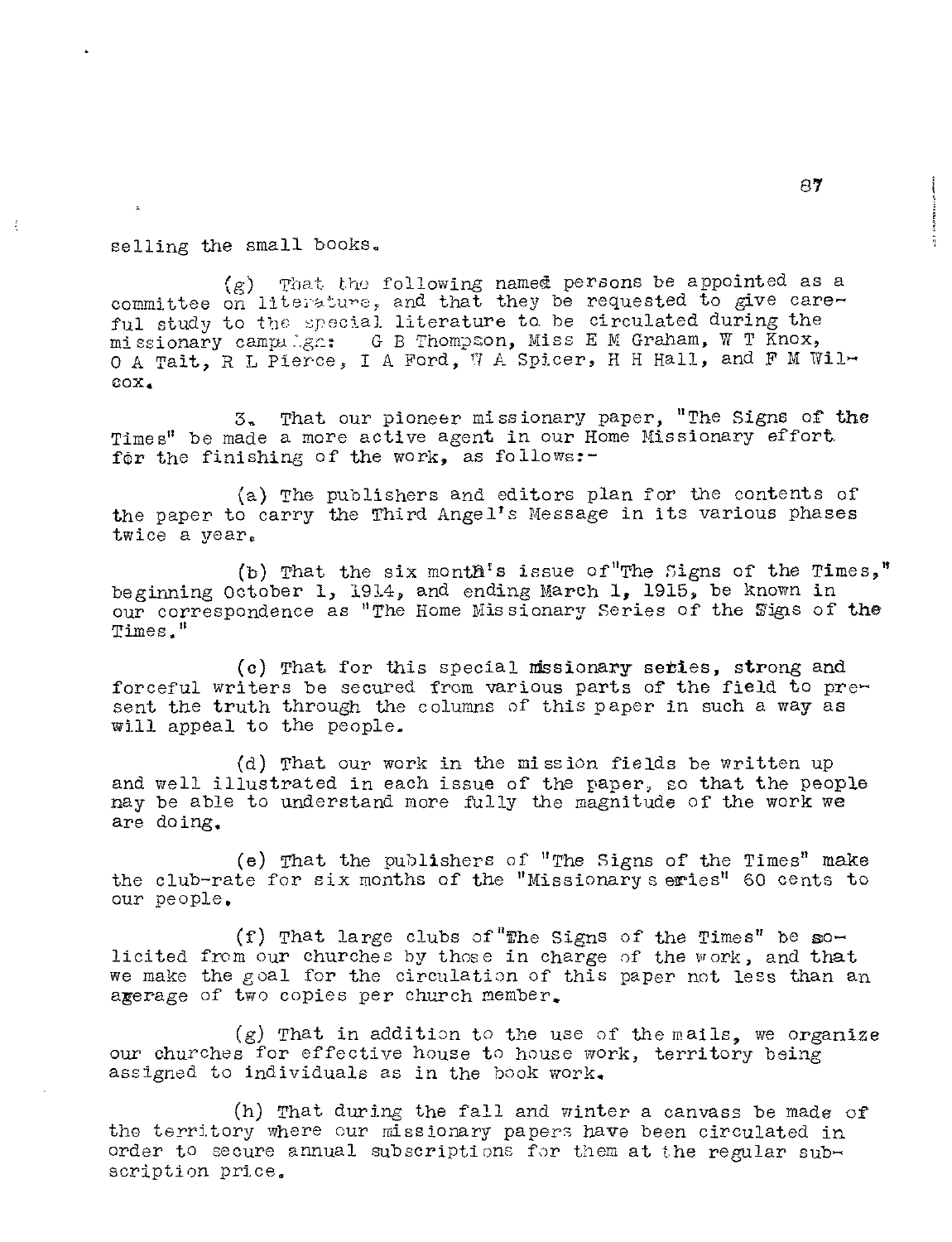4. That in conferences where there are a large number of foreign speaking people, and our foreign papers can be used to advantage, we recommend that they be circulated, and that the publishers be urged to prepare these papers with special reference to this campaign, filling these periodicals with live matter dealing with the vital principles of Christianity and the geat fundamental doc $\sim$ trines of the Third Angel's Message,

5. That we accept of the generous offer made by the Pacific Press Publishing Association to donote to our foreign mission work the entire net gain on the "Signs of the Times;" and that we request them to distribute said profits to the respective conferences on a pro—rata basis according to the number of the copies of the "Signs," and similar missionary papers printed in foreign tongues, taken in each local conference; said profits to be applied the same as other regular offerings on the raising of the definite weekly sum for missions according to the plena dopted by the denomination, it being understood that this gift from the Pacific Press Publishing Associa tion is designed to augment the mission offerings of the conferences<br>as long as the standard remains at fifteen cents a week, But if as long as the standard remains at fifteen cents a week. But if<br>the standard is increased to twenty cents the amounts : apporthe standard is increased to twenty cents the amounts  $\cdot$ tioned are to assist in attaining this amount.

6. That this campaign be kept before our people by articles in the "Review and Herald" and "Church Officers' Gazette," by correspondence and earnest talks at camp—meetings and other public gather ings, $-$  in order that our people may be fully aroused to active missionary work during this coming campaign.

#### TEMPERANCE CAMPAIGN:

Elder plaiz apoke of a great temperance campaign to be carrisi forward in the territory of the North Pacific Union in behalf of the suppression of the liquor traffic, and asked counsel as to the preparation of temperance literature that could be used.

VOTED, that we request the Pacific Hness Publishing Associa tion to issue a special Temperance number of the "Signs of the Times" for use in the temperance campaigns which are to be carried forward. in various parts of the United States and Canada during the coming summer and autumn.

# EDUCATIONAL SECRETARY:

exist in the Educational Department through Professor J L Shaw being called to the presidenty of the Washington College. The chairman called attention to the vacancy which will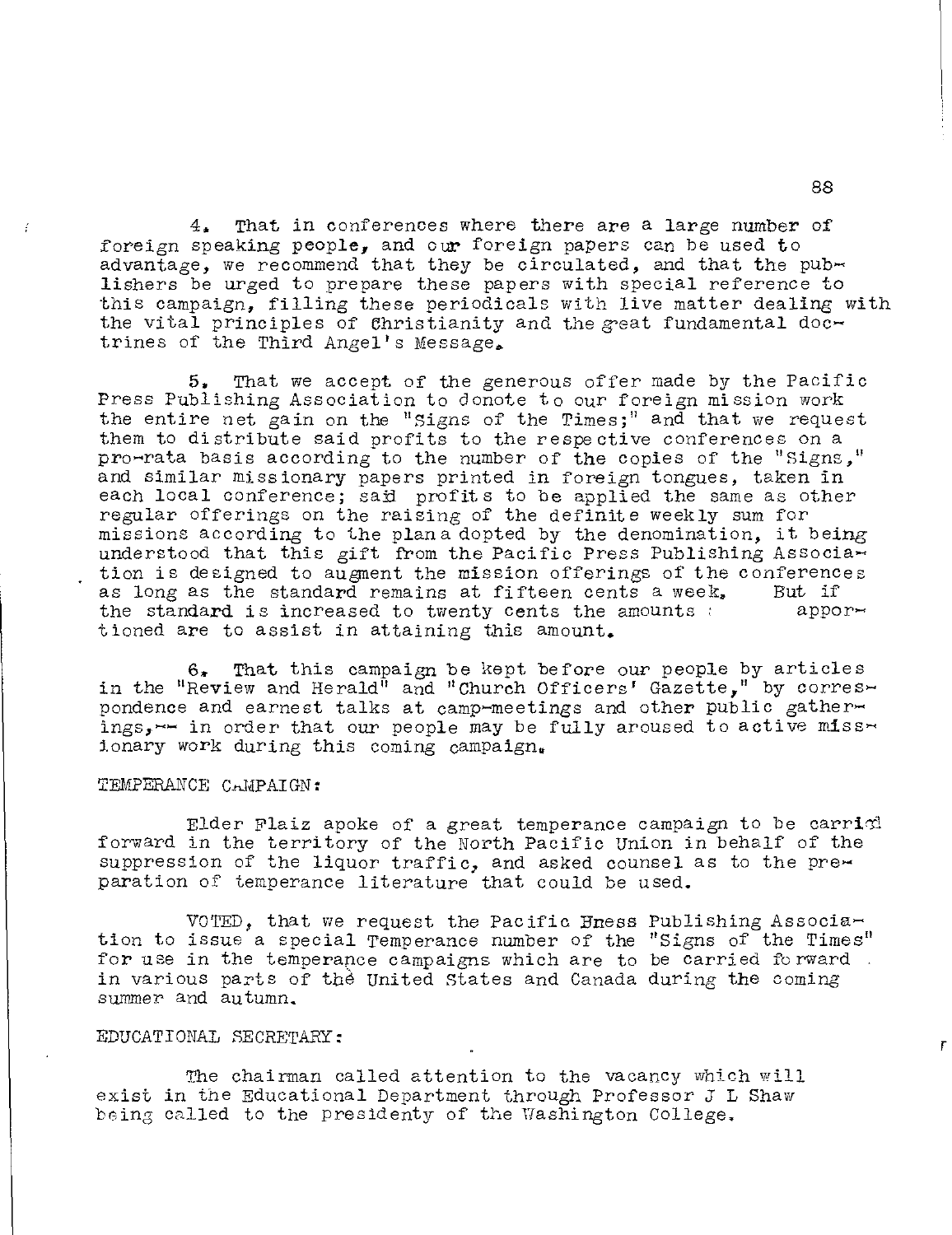VOTED, That the chair appoint a committee of three to consider this question, and bring in a nomination.

This committee was announced as follows: C W Flaiz, G F Watson, and W A Spicer.

#### DANISH\*NORWEGIAN SEMINARY:

 $\mathfrak{c}$ 

The president of the Northern Union Conference stated that the Danish-Norwegian Seminary needed an addition to its buildings in order to properly accommodate the students which are in attendance. The proposed addition is estimated to cost approximately \$8,500. The proposition of the Seminary Board is to build on a strictly cash basis, in harmony with the plan set forth by the General and North American Division Conferences, the money to be raised before the addition is built, and no debt to be incurred.

VOTED, That we concur in the plans of the Danish-Norwegian Seminary Board in making this proposed addition, with the understanding that the money will be raised before the building is put up, and no debt be incurred,

# DOCTOR JESPERSON AND WIFE:

VOTED, That the request received from the President ar the Broadview Seminary for Dr. Jesperson and wife to connect with the institution as teachers, be granted,

#### DISTRIBUTION OF LABOR:

VOTED, That the chair appoint a committee of three as a committee on distribution of labor, to whom the various requests for laborers can be referred. This committee was anhounced as follows: 0 Montgomery, R D Quinn, M N Campbell. follows: 0 Montgomery, R D Quinn, M N Campbell.

#### CONVENTION MEMORIAL:

The secretary laid before the Council a memorial received from the Educational, Missionary Volunteer, and Sabbath-school Departments in reference to the delegation to be sent to the Convention which it is planned to hold July 15 - 29, 1914. Careful considerationw as given to the memorial.

Different members spoke of the expense involved in sending such a large delegation as was proposed in this memorial, to the Convention, and stated that it would be impossible for them to comply with the request through lack of funds. It seemed to be the conwith the request through lack of funds. sensus of opinion that the time had come to somewhat minimize the number of large gatherings, and devote our energies more fully to winning souls, And being so soon after the General Conference,and following so closely on the Union Conferences, it did not seem to be the most favorable time for the holding of so large a gathering.

89

NEGERING WALNUT WALKERS COMPANY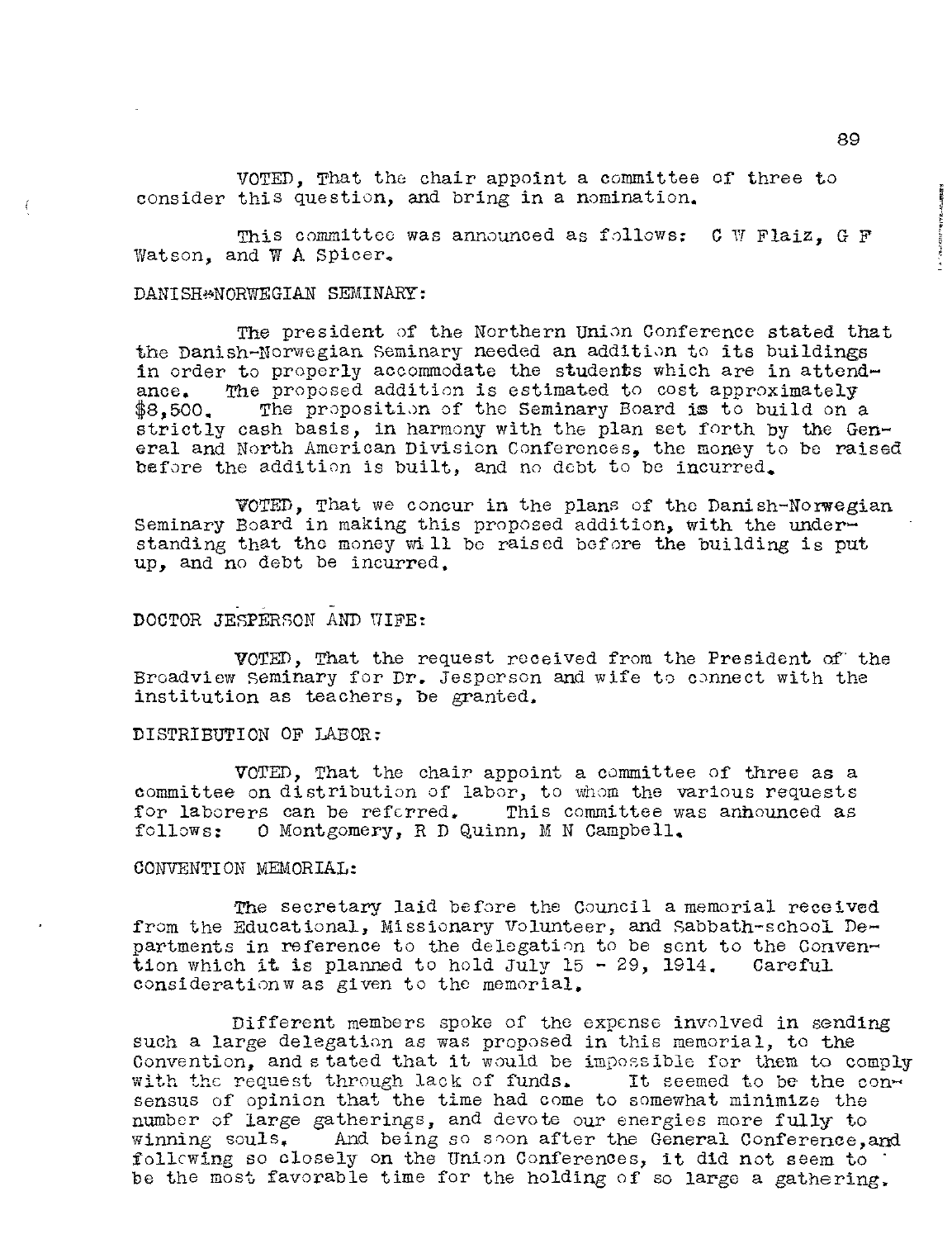VOTED, That a committee of three be appointed to draft a night letter to be sent to the Educational, Missionary Volunteer, and Sabbath-school Departments, conveying to them a s filly  $\mathcal{A}$ as possible the consensus of opinion in reference to the advisability of holding this proposed convention, and await a reply before taking definite action.

Adjourned.

I H Evans, Chairman,

G B Thompson, Secretary,

The first participation of the contract of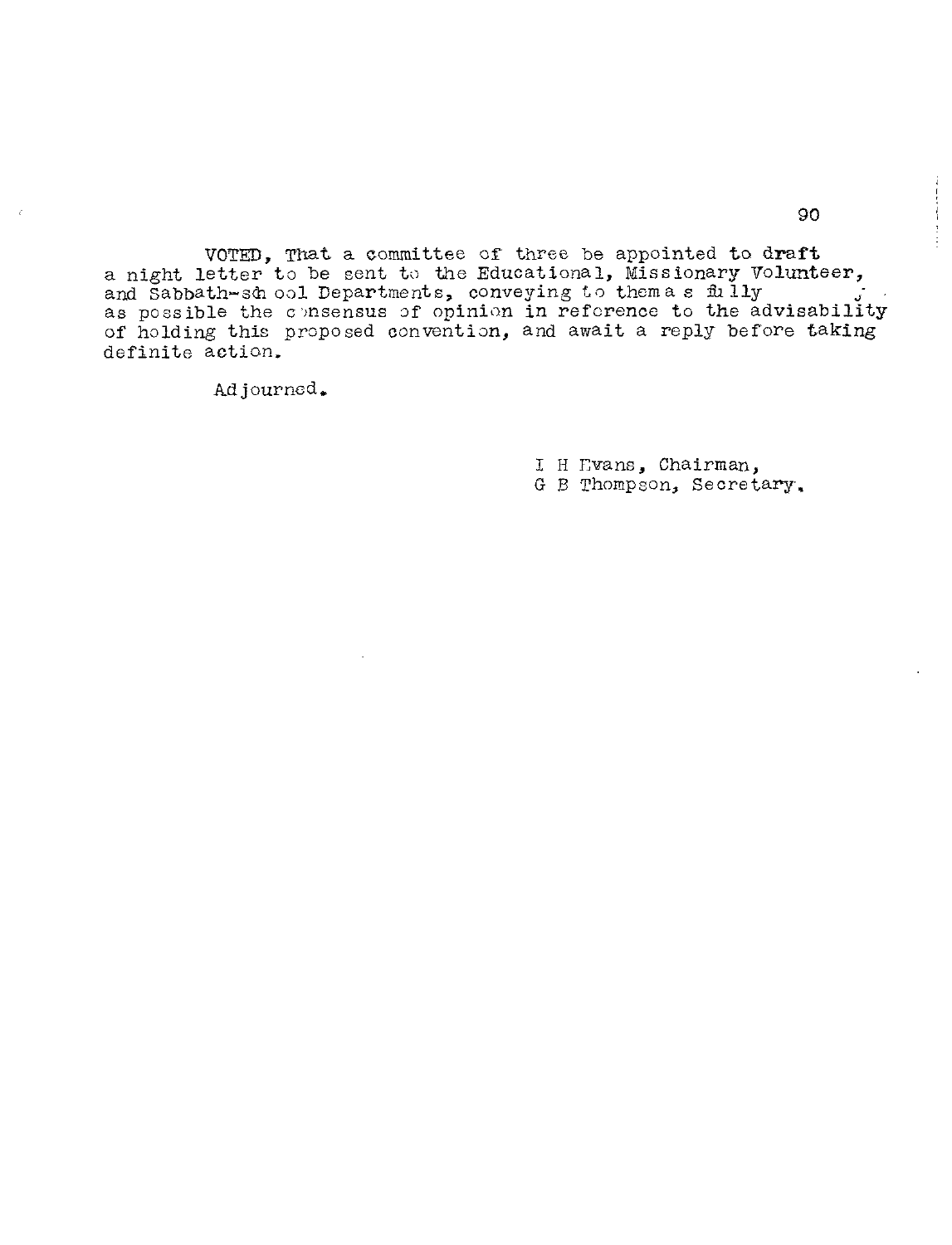#### FORTY-FIRST MEETING NORTH

#### AMERICAN DIVISION CONFERENCE EXECUTIVE COMMITTEE

Held at Loma Linda, Cal.

March 26, 1914,

I H Evans in the Chair.

Prayer by M N Campbell,

EDUCATIONAL SECRETARY:

The committee appointed to nominate an educational secretary, reported as follows, which was adopted: $-$ 

"Inasmuch as Professor  $J$  L Shaw having been dected president of the Washington Missionary College, will be compelled to give his entire time to the building up of the College, it is anticipated that he will resign from the Educational Secretaryship of the North American Division Conference, --

"We would hereby nominate Professor F. Griggs to fill the vacancy, requesting Professor Griggs to take the Educational work not later than the time set for the Educational Confention in July.

"We would recommend that Professors Shaw and Howell continue in the departmental work until the close of the Educational Convention, and that Professor Griggs take up his duties as Educational Secretary immediately following the Convention.

"We further recommend that Professor Howell continue as assistant secretary of the Educational Department."

#### DAVID GULDERANDSON:

The secretary laid before the Committee a letter from Elder L H Christian in reference to the return of Brother David Guldbrandson from Iceland, to labor in the North American Division Conference among the Icelanders.

VOTED, That we pay the transportation of Brother Guldbrandson and wife from Iceland to Winnipeg, and that we pay his salary until December 31, 1914,

# BROTHER MIKKONEN:

A letter was read by the secretary from Elder 0 A Olsen concerning the return from Finland of Brother Mikkonen, to labor in this country among the Finns.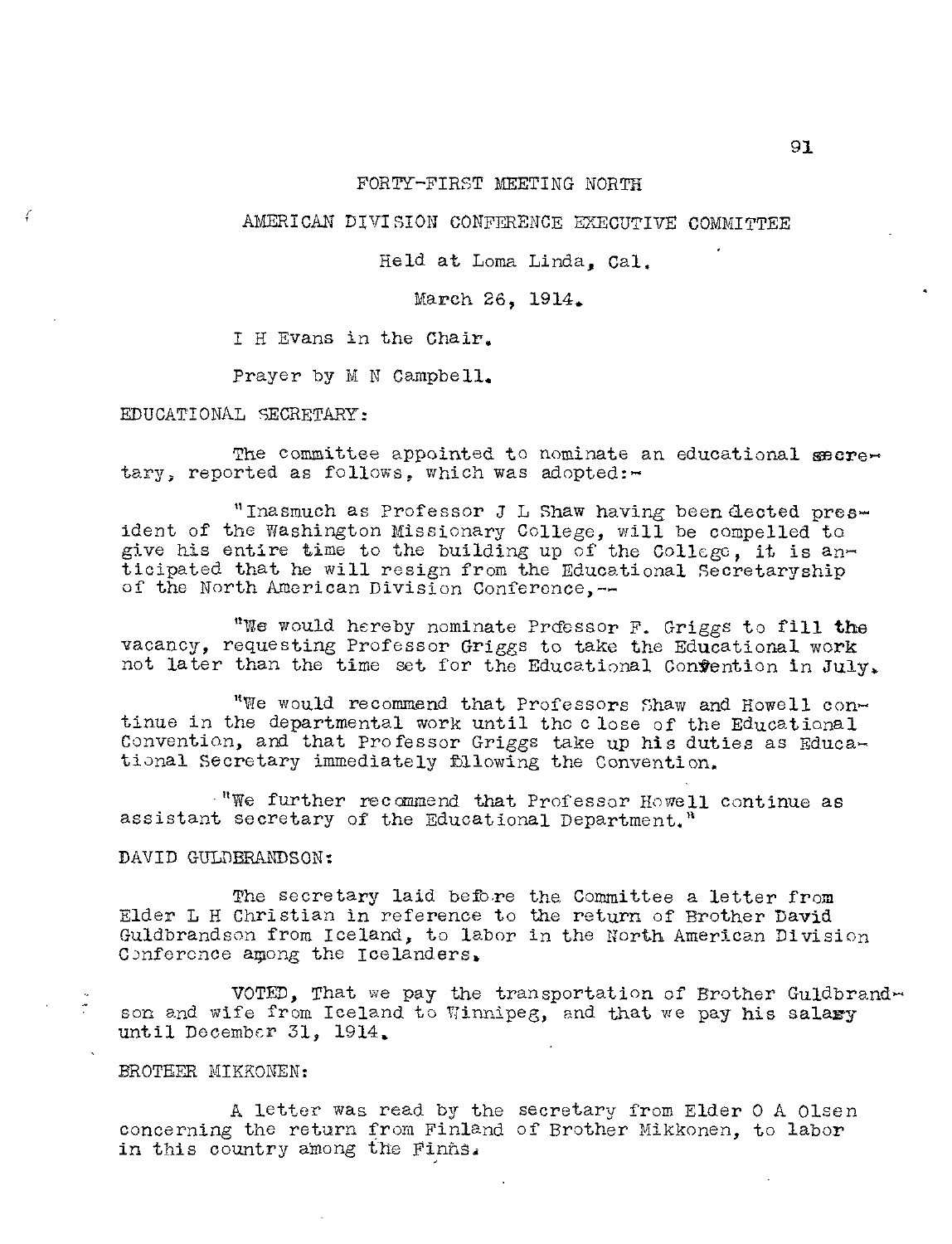The matter was carefully considered, but there seemed to be no place at present where he could be located.

# DISTRIBUTION OF LABOR:

The Committee on Distribution of Labor presented a report which was adopted as follows:-

 $(1)$  We recommend that the North Pacific Union be requested to release Elder A V Cotton to labor in the Atlantic Union.

(2) That the Southeastern Union be requested to release Elder R T Nash of Florida to labor in North Dakota.

(3) That the Pacific Union be requested to release Elder J H Behrens to connect with the North Carolina Conference as president.

#### CAMP-MEETINGS:

The committee appointed to suggest plans, dates, etc., for our coming camp-meetings, rendered the following report, which was adopted:-

(1) Atlantic Union  $\ldots$ ,  $\ldots$ , June 15 to Sept, 10. (2) Central Union:-  $N$ ebraska  $\ldots$   $\ldots$  May 25 - June 7 Wyoming  $\ldots$ , June  $4 - 14$  $W<sub>•</sub>$  Colorado  $\qquad \qquad . \qquad June 16 - 22$ Colorado  $\ldots$ ,  $\text{Aug. } 13 - 23$ E. and W. Kansas . Aug.  $27 - \text{Sept. } 6$  $N$ . " S. Missouri Aug. 20 - 30 Columbia Unipn . . . . . June 11 to Oct. 3.  $(3)$  $(4)$ Lake Union: Union:<br>
Iowa . . . . . . . May 28 - June 7<br>
Minnesota . . . . June 5 - 14<br>
S. Dakota . . . . June 12 - 21<br>
N. Dakota . . . . June 19 - 29  $(5)$ Northern Union: .  $\frac{1}{3}$  June  $\frac{5}{3} - 14$ <br>
. June  $12 - 21$ <br>
. June  $19 - 29$ Minnesota **• •**  S. Dakota • **• 0**  N. Dakota **• 6**  (6) Pacific Union.  $\ldots$ , April 25 - Oct, 15  $(7)$  N. Pacific Union . . . . May 9 to June 29 . May 9 to Jun<br>
. May 14 - 23<br>
. May 21 - 30<br>
. May 28 - Jun • Oregon . . . . May 14 - 23 . May 14 - 23<br>. May 21 - 30<br>. May 28 - June 6<br>. June 4 - 13 . May 14 - 23<br>
. May 21 - 30<br>
. May 28 - Jun<br>
. June 4 - 13<br>
. June 11 - 20 S. Idaho, Upper Columbia W.  $\text{Area on } \bullet \bullet \bullet \bullet \bullet \text{ June } 4 - 13$ Montana  $\ldots$ ,  $\ldots$  June 11 - 20  $V_{\star}$  Vashington , Aug. 14 - 24

**EXECUTIVE IN A PARTIES**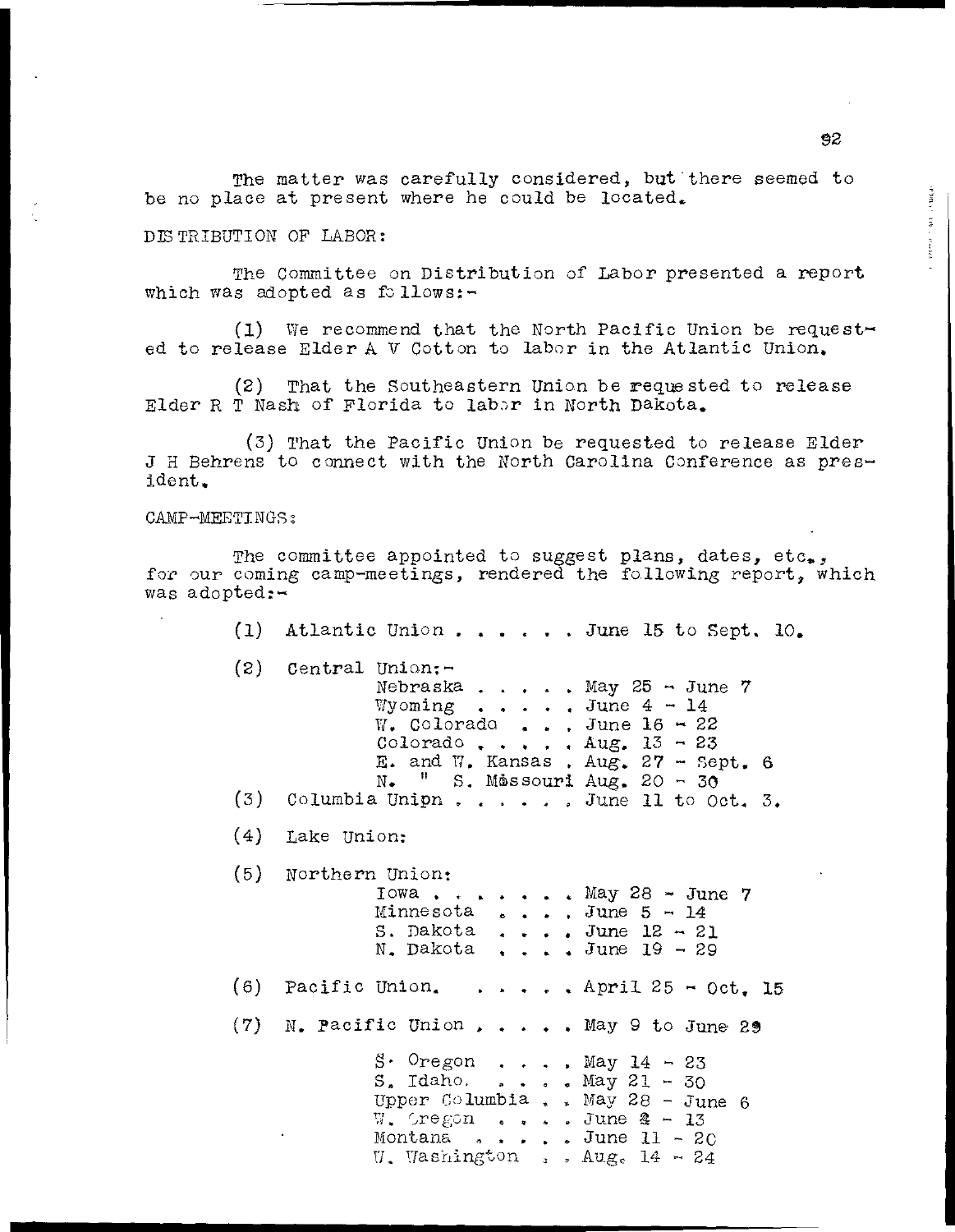(8) Southeastern Union: (9) Southwestern Union: Georgia  $\ldots$  . . . . July 16 - 26  $S.$  Carolina  $\ldots$ ,  $July$  10  $-20$ <br>S. Carolina  $\ldots$ , July 30  $- Aug.$  9.  $N_A$  Carolina  $\cdots$  . . . July 30 - Aug.<br> $N_A$  Carolina  $\cdots$ . . Aug. 13 - 23.  $\texttt{Cumberland} \quad \texttt{A.ug. 27 - Sept. 6}$ Plorida . . . . . . October or November. S. Texas:  $\ldots$ ,  $\ldots$ , July 17 - 26 Arkansas  $\ldots$ ,  $\ldots$ , July  $34 - \text{Aug.}$  2 North Texas . . . . July  $31 - Aug.9$ West Texas  $\ldots$   $\ldots$   $\text{Aug}_*$  7 -  $\frac{16}{3}$ Oklahoma . . . .  $Aug. 14 - 23$ New Mexico  $\ldots$ ,  $\ldots$  Aug,  $21 - 30$ (10) Southern Union: Tennessee . . . . . . July  $9 - 19$ Mississippi . . . . . July 23 - Aug. 2 Alabama  $\ldots$ ,  $\text{July } 31 - \text{Aug. } 9$ <br>Kentucky  $\ldots$ ,  $\text{July } 13 - 23$ Kentucky . . . . . . July  $13 - 23$ <br>Louisiana . . . . . July  $27 -$  Sep  $\ldots$ , July 27 - Sept, 6 (11) E. Canadian Union: Maritime and Union . June 4 - 14 Quebec . . . . . . June  $16 - 23$ <br>Ontario . . . . . June  $25 - Ju$  $\ldots$ , Jure 25 - July 25 (12) W, Canadian Union: British Columbia: (Coast meeting . June 2 - 7 (Okanagan  $\ldots$ , 9 - 14 Alberta  $\ldots$ ,  $\ldots$  June 18 - 28 Saskatchewan . . . . June 25 - July 5 Manitoba  $\ldots$   $\ldots$  July 2 - 12 We recommend that help for the various camp-meetings be left to the officers of the North American Division Conference.

TWENTY-CENT-A-VEEK-FUND:

The committee to whom was referred the question of the twenty-cent-a-week fund, submitted the following report, which was adopted: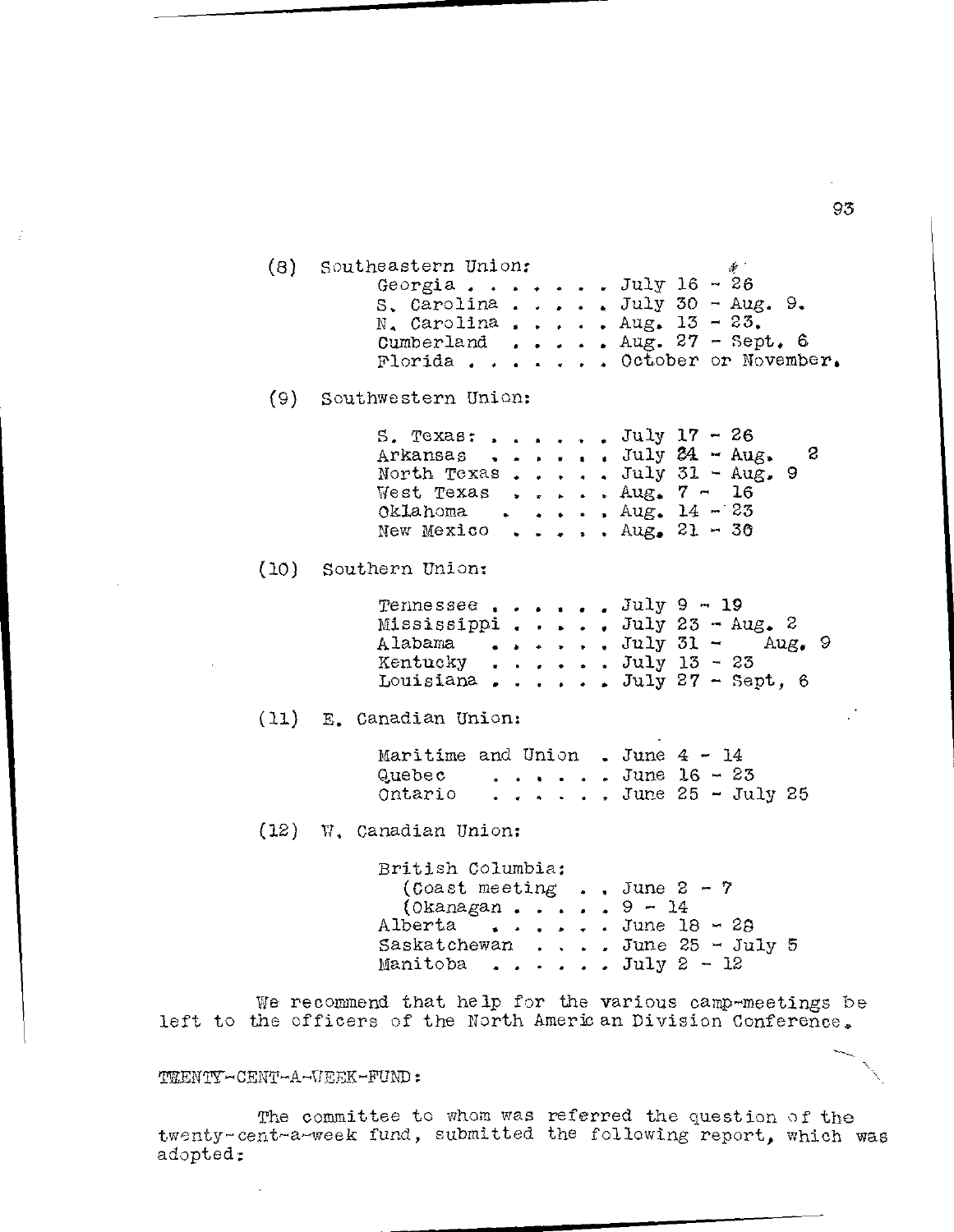"The twenty-cent-a-week-fund, twenty-five per cent of which is to apply on the institutional indebtedness, was recommended by the General Conference in open session, and the same policy was reaffirmed during the Fall Council, and was voted that said policy should continue until the next session of the North American Division Conference; and,

"Whereas, this policy has been operative only from last July, and has not been given a sufficient test to determine whether we can find relief through it or not, we therefore recommend the following:-

1. "That we continue this policy of twenty cents per week until the next session of the North American Division Conference, and that all union conferences unite in raising their full amount.

2. "That in the distribution of the five cents per week per capita relief fund, we work on the following basis:-

(a) That all funds be sent to the North American Division Conference treasurer.

(b) That the full fifteen cents for foreign missions be paid monthly to the General Conference treasury out of this twenty c ent fund.

(c) That each union conference can adopt such plans as they deem advisable in securing additional funds with which to liquidate their indebtedness.

(d) That at the end of the year, that part of the five cents per week which may remain after making up any deficit, which may be in the whole field, in a full fifteen cents per week for foreign missions, -- shall be returned to the union conferences on a pro-rata basis of the amounts received from each union above the fifteen cents per week.

(e) That the proceeds received from the self-denial week appointed at the Fall Council, be returned to each union conference, the same to be applied on institutional relief in the union conference."

( The recommendation passed at the Fall Council was as follows;-

"That as a means of bringing special help in the campaign for lifting the burden of debt from car institutions, a self-denial week be appointed, and that all conference and institutional workers be asked to dedicate that week's salary to this purpose. in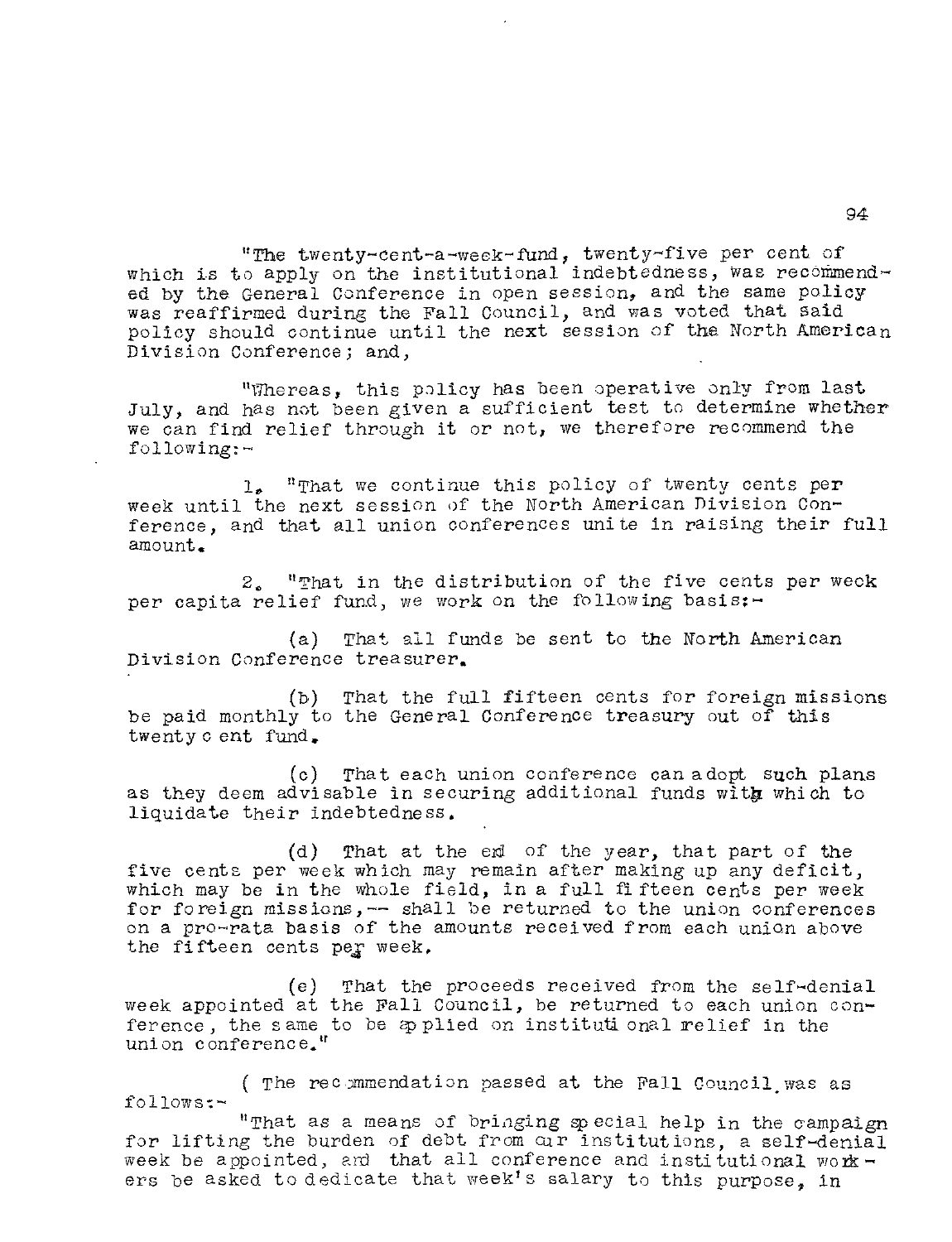special token of the dedication of our hearts and lives to the work of rolling away the reproach of debt from the cause of God; and that we invite all our people to make that week a week of self-denial for the benefit of our institutions; and further, that the last week in May be the time for this united endeavor and consecration of life and service.")

MOUNT VERNON ACADEMY:

Professor B G Wilkinson asked counsel concerning a pro $\div$ posed plan in the Columbia Union Conference for the relief of Mt. Vernon Academy by the sale of "Christ's Object Lessons" on a subscription basis.

VOTED, That if satisfactory arrangements can be made with the author, we concur in the proposed plan of selling "Christ's Object Lessons" on a subscription basis for the relief of the Academy.

Adjourned.

I H Evans, Chairman, G B Thompson, Secretary. Ç.  $\mathcal{L}_{\mathcal{A}}$ 

 $\mathbf{r}$  $\mathbf{H}$ 

÷  $\mathbf{F}$ 

 $\mathcal{L}$ 3C

 $: \in$  $1<sup>2</sup>$  $\mathcal{U}$  $\mathbf{r}$ эc ۰į

 $\cdot$  1

 $1\%$  $\mathfrak{Z}$ 

 $3<sup>2</sup>$ 讠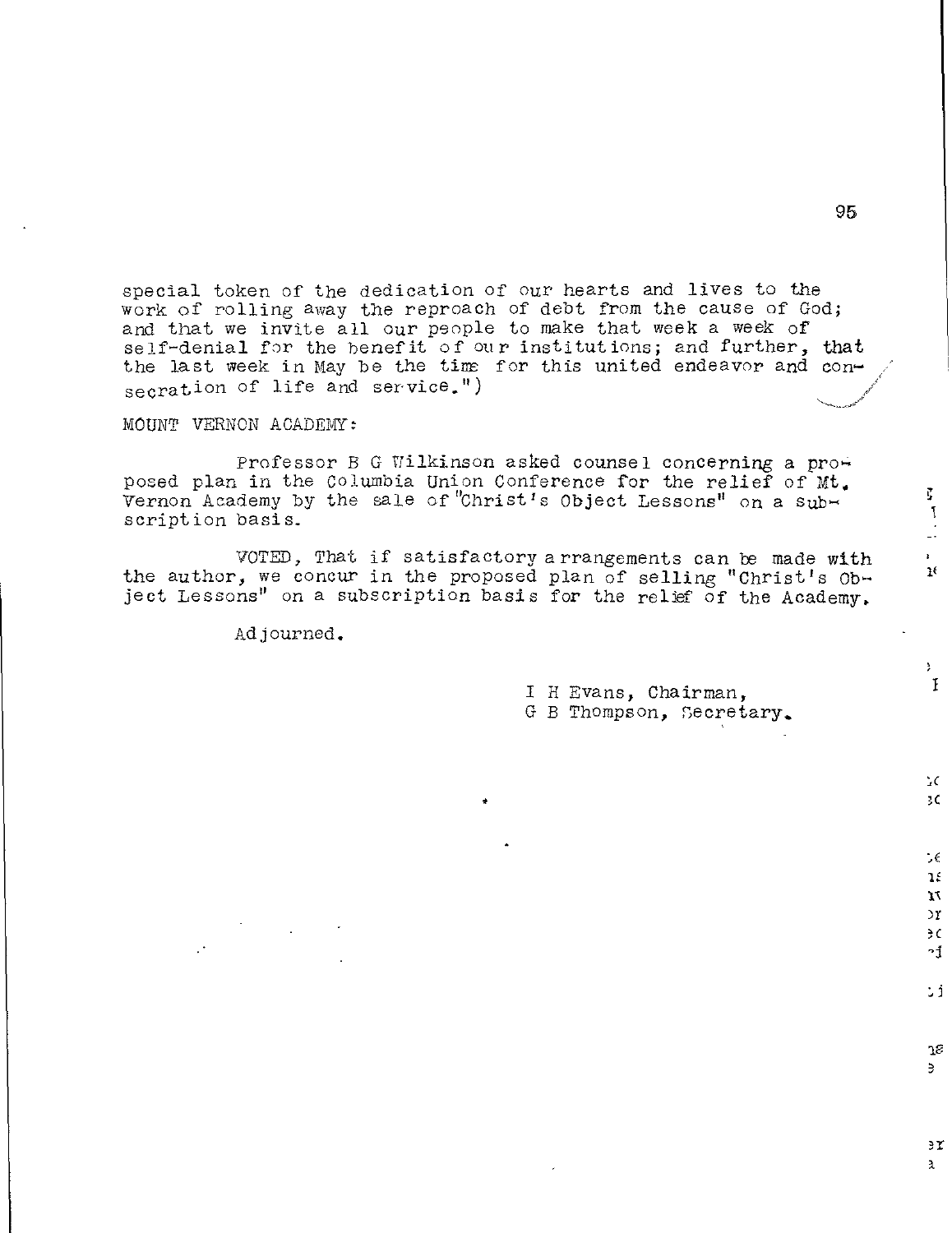#### FORTY-SECOND MEETING NORTH

### AMERICAN DIVISION CONFERENCE EXECUTIVE

#### COMMITTEE

Held at Loma Linda, Calif. March 28,1914,

I H Evans in the Chair.

Prayer by G F Watson.

MEMBERS PRESENT: I H Evans, G B Thompson, E E Andross, C W Flaiz, G F Watson, R D Quinn, L H Bpwen, H S Shaw, W A Ruble, S E Wight, Charles Thompson, G B Wilkinson, M N Campbell, O Montgomery; also, E W Farnsworth, Claude Conard, W C White, W A Spicer, J J Ireland, D W Reaser, J H Behrens, F M Burg, C H Jones, M E Cady, J A Burden,

C C JENSEN:

VOTED, That we request the General Conference to pay the salary of C C Jensen, furlough rate, for the months of February and March,

#### EDUCATIONAL CONVENTION:

The following telegram received in response to one sent to the Educational, Missionary Volunteer, and Sabbath-school Departments, was laid before the Committee:-

"We deeply regret the serious blow to the interests of our<br>le that postponement would mean. Our responses from loyoung people that postponement would mean. cal conferences generally favorable. We think the Convention ought to be held, but if we can not have good delegation and hearty support, we favor postponement till next year. Wire decision, (Signed) Shaw, Kern, Plummer, Howell, Erickson."

After a most careful and prayerful consideration of the advisability of holding the Convention, it was

VOTED, That the proposed Educational, Missionary Volunteer, and Sabbath-school Convention be deferred for the present.

FALL COUNCIL:

VOTED, That the Fall Council of the North American Division Conference Executive Committee be held at Takoma Park, D.C.,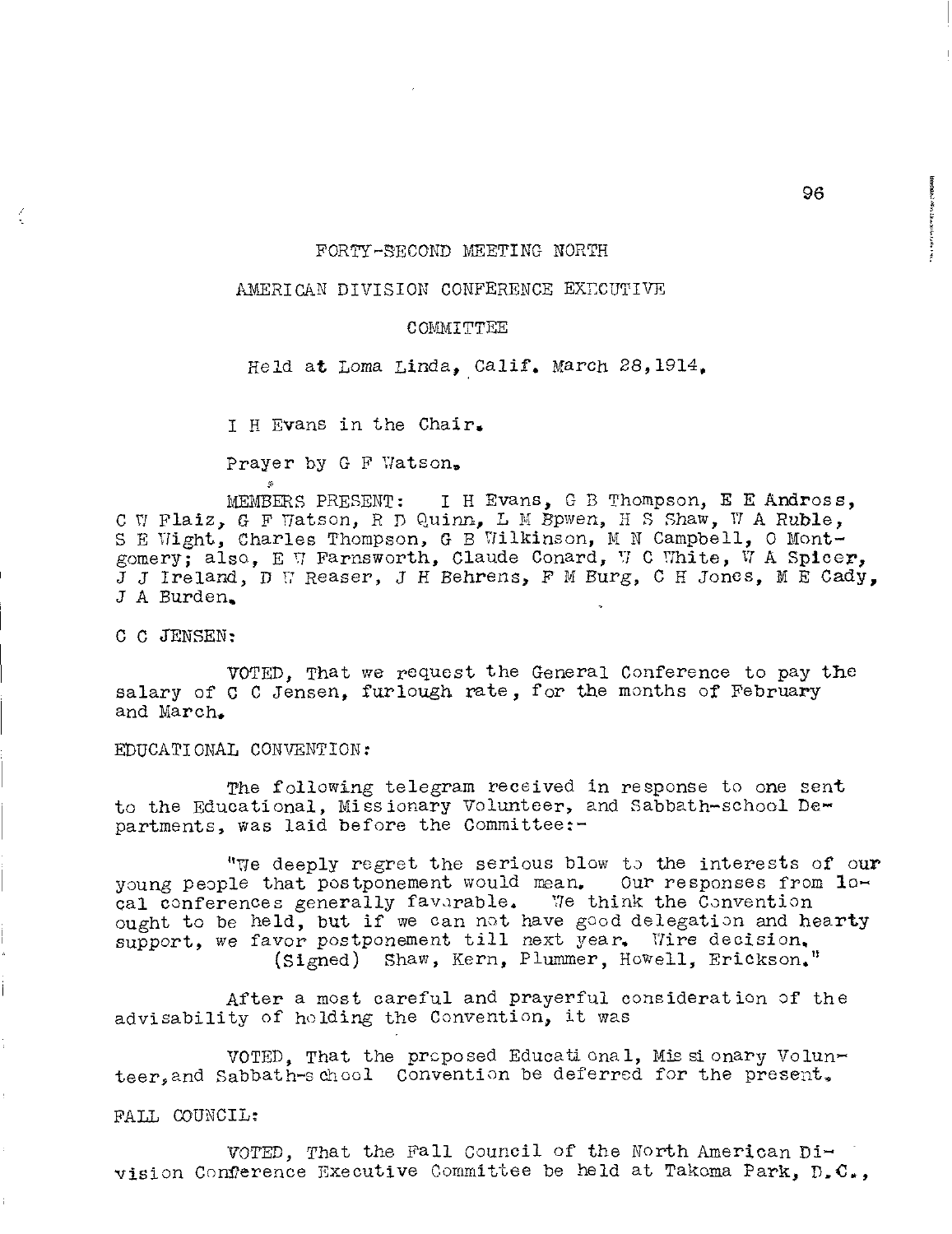October 25 to November 3, 1914,

It was suggested that all the members plan to be present so that Sabbath, October 24, might be spent in a devotional meeting together,

MEMORIAL FROM THE NORTH FA CIFIC UNION:

 $\mathbf{r}$ 

Elder C W Flaiz, President of the North Pacific Union Conference, brought before the Committee the following memorial from his executive committee:

"To the brethren of the General and North American Divisional Conference Committees in session assembled, Greeting:

"WHEREAS, the local conferences comprising the North Pacific Union Conference of Seventh-day Adventists are Seventh-day Adventists are in very straightened financial circumstances which, if continued any great length of time, will hinder aggressive work and bring discouragement upon our constituency, and

"WHEREAS, under existing circumstances it will become necessary for each of the several local conferences involved to greatly reduce their wage rates to employees, and drop from the pay-roll a goodly number of workers, and

"WHEREAS, this financial condition came to us as the result of the division of the tithe with the General and Divisional Conferences in harmony with the recommendation of the General Conference relative to this matter, and

"WHEREAS, during the first nine months that the twentyfive per cent was forwarded for the work in eastern cities of the United States, three of our larger conferences operated at a loss,  $\frac{1}{2}$  approximately \$10,000, and

"WHEREAS, we greatly regret our inability to forward the twenty-five per cent without greatly crippling our work, and prohibiting us from encouraging young men to enter the work of the ministry, and

"WHEREAS, we believe that the conferences in the confines of our territory which have not yet reached the sum of twenty cents per week for their membership for foreign missions will hereafter he able to join the ranks of thœ in our Union which reached the goal this year; so we wish hereby to assure you that our constituency will do their utmost to reach the twenty cents per member,

"WE THEREFORE earnestly request that the three larger

 $\frac{1}{2}$  $\bar{J}$ 

 $\frac{1}{2}$  .  $\mathcal{I}^{\pm}$ 

 $\mathbf{I}$  $\frac{a}{\pi}$  $\frac{1}{2}$  $\mathbf{r}$